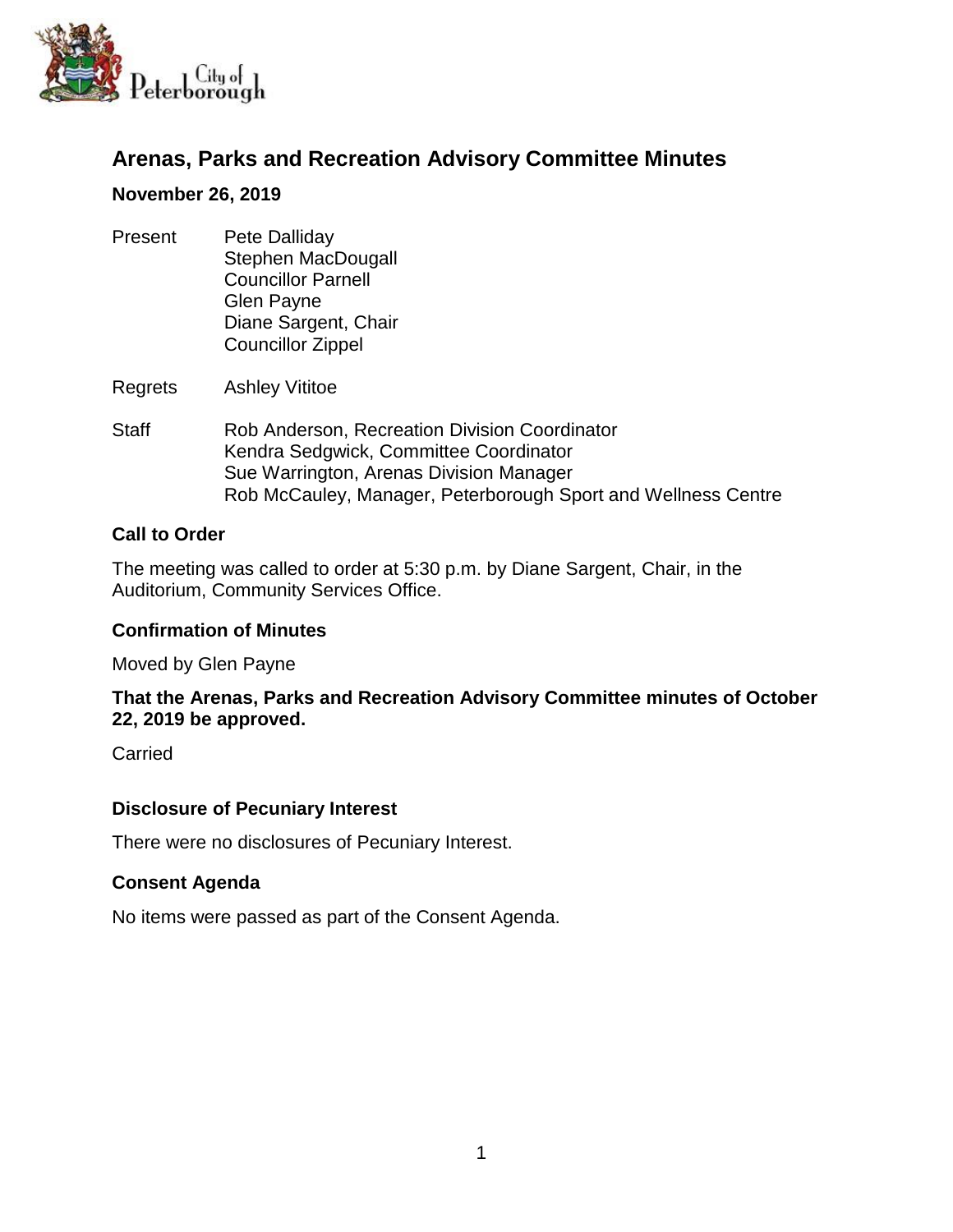## **Reports and Communications**

Report APRAC19-021

2020 APRAC Meeting Schedule

Moved by Glen Payne

**That the Arenas Parks and Recreation Advisory Committee approve the recommendation outlined in Report APRAC19-021 dated November 26, 2019, of the Recreation Division Coordinator, as follows:**

**That the 2020 Arenas Parks and Recreation Advisory Committee meeting schedule be approved, as follows:**

**January 21, 2020 February 25, 2020 March 24, 2020 April 21, 2020 May 19, 2020 June 16, 2020 September 15, 2020 October 20, 2020 November 17, 2020.** 

**Carried** 

Report APRAC19-020

Parks and Facilities By-law 19-074

David Potts, City Solicitor and Alan Barber, Associate City Solicitor, provided an overview of By-law 19-074.

Moved by Councillor Zippel

**That the Arenas Parks and Recreation Advisory Committee approve the recommendations outlined in Report APRAC19-020 dated November 19, 2019, of the Recreation Division Coordinator, as follows:**

- **a) That a presentation by City staff on By-law 19-074 be received; and**
- **b) That input be provided by the members of the Arenas Parks and Recreation Advisory Committee on any potential refinements to By-law 19-074, without limitation, respecting hours of operation for named City Parks and respecting the activities that require a permit, activities that are prohibited, and activities that are permitted but subject to conditions and restrictions.**

Carried